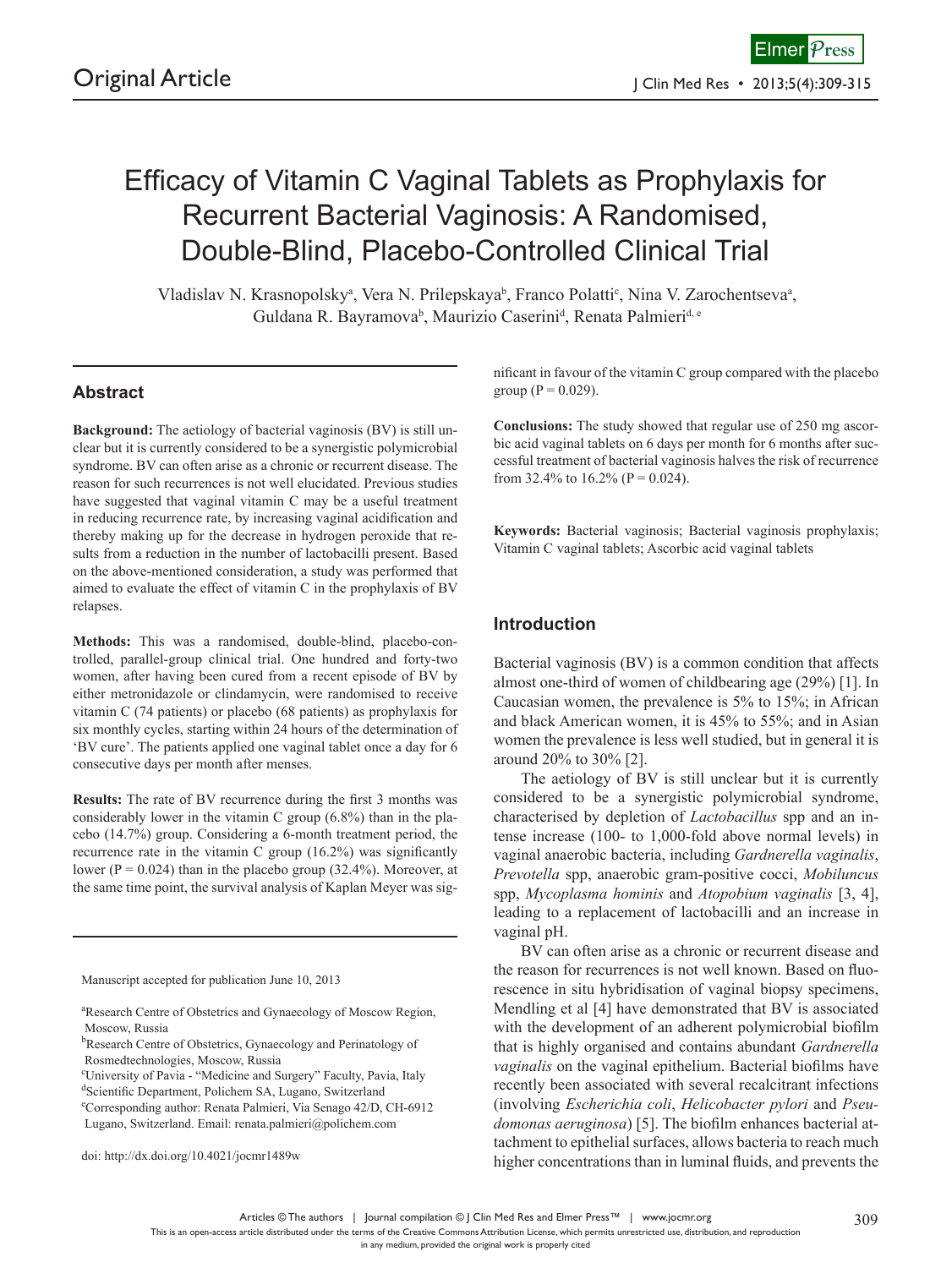| <b>Variable</b>                  | Vitamin C<br>$(n = 74)$ | Placebo<br>$(n = 68)$ | <b>Total</b><br>$(n = 142)$ |
|----------------------------------|-------------------------|-----------------------|-----------------------------|
| Demographic data                 | 74                      | 68                    | 142                         |
| Age (years) (mean $\pm$ SD)      | $31.2 \pm 7.7$          | $31.0 \pm 7.2$        | $31.1 \pm 7.4$              |
| Body weight (kg) (mean $\pm$ SD) | $61.0 \pm 9.4$          | $60.5 \pm 8.4$        | $60.8 \pm 8.9$              |
| Height (cm) (mean $\pm$ SD)      | $165.3 \pm 5.7$         | $165.9 \pm 6.2$       | $165.6 \pm 5.9$             |
| Itching (mean $\pm$ SD)          | $0.15 \pm 0.4$          | $0.16 \pm 0.37$       | $0.15 \pm 0.38$             |
| Burning (mean $\pm$ SD)          | $0.14 \pm 0.34$         | $0.13 \pm 0.38$       | $0.13 \pm 0.36$             |
| Dysuria (mean $\pm$ SD)          | $0.03 \pm 0.16$         | $0.04 \pm 0.21$       | $0.04 \pm 0.19$             |
| Odour (mean $\pm$ SD)            | $0.09 \pm 0.3$          | $0.19 \pm 0.43$       | $0.14 \pm 0.37$             |
| Erythema (mean $\pm$ SD)         | $0.01 \pm 0.12$         | $0.06 \pm 0.24$       | $0.04 \pm 0.19$             |
| Oedema (mean $\pm$ SD)           | $0.00 \pm 0.00$         | $0.03 \pm 0.17$       | $0.01 \pm 0.12$             |
| Fissures (mean $\pm$ SD)         | $0.00 \pm 0.00$         | $0.01 \pm 0.12$       | $0.01 \pm 0.08$             |

**Table 1.** Demographic and Baseline Characteristics in the Two Treatment Groups (Intention to Treat Population)

drugs from reaching the bacteria, which reside in the film in a quiescent, latent state [6]. This observation might provide an explanation of the high rates of BV relapses [7, 8]. The presence of *Atopobium vaginae* strictly associated with *Gardnerella vaginalis* in the persistent and adherent bacterial biofilm has been confirmed [4], and seems to be the main reason for the failure of BV treatment [9]. Although some authors suggest that *Atopobium vaginae* may play a role in lowering the vaginal pH level through lactic acid production [10], Marconi et al have found that *Atopobium vaginae* content strongly increases if the vaginal pH is 4.9 or higher [11]. Therefore, they suggest that strains of this bacterium may have different capacities of lactic acid production but not to a significant level to safeguard the vaginal microflora.

Vaginal vitamin C is available as silicon-coated tablets containing 250 mg ascorbic acid. This formulation is able to release the vitamin over hours, allowing a statistically significant vaginal pH-lowering effect [12]. The efficacy of vaginal vitamin C in relieving BV signs and symptoms has been confirmed in two studies by Petersen et al [13, 14]. Moreover, Abbaspour et al have showed that the efficacy of vaginal vitamin C in BV treatment is non-inferior to that of standard local metronidazole gel therapy [15].

The main goal of BV therapy and, in particular, of BV prevention is to keep the vaginal pH at 4.5 or lower, in order to prevent the overgrowth of pathogens until the normal lactobacilli are re-established and able to maintain the pH themselves [16]. Anaerobes grow poorly at pH 4.5 or lower; the optimum pH for *Prevotella* spp and *Gardnerella vaginalis* growth is 6 - 7. In vitro studies show that the concentrations of these bacteria increase with increasing pH, but both are susceptible to low pH. An ideal way to manage recurrent BV would be to maintain the vaginal pH at 4.5 with a prophylactic treatment that is able to control the overgrowth of bacteria. In this context, a viable therapeutic agent could be ascorbic acid, as it may able to help re-establish and maintain the vaginal ecosystem.

Based on the above-mentioned considerations, the present study aimed to evaluate the potential effect of vitamin C, well known to have a vaginal pH-lowering effect, in the prophylaxis of BV relapses in patients who have been cured from a BV episode.

## **Materials and Methods**

# **Ethics**

The study was fully Good Clinical Practice (GCP) compliant and was reviewed and approved by all relevant Independent Ethics Committees. All patients provided written informed consent prior to entering the study.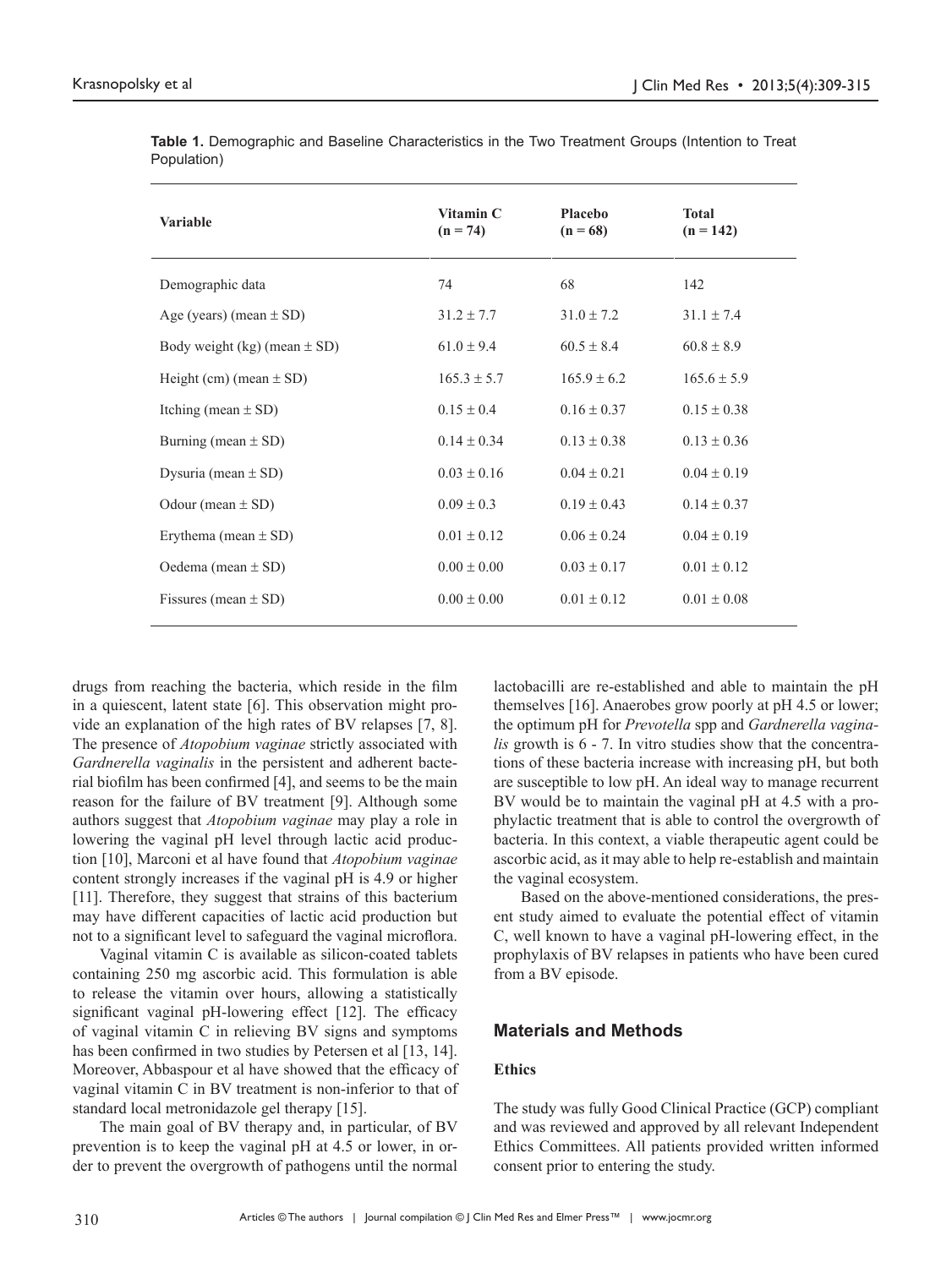

Vitamin C vs Placebo =  $*$  p values < 0.05 (Chi-square test)



#### **Design and treatments**

This was a multicentre, randomised, double-blind, placebocontrolled, parallel-group clinical trial. The patient population, recruited in nine European sites located in Italy, Germany, Russia, Ukraine, Portugal and the Netherlands, consisted of 142 out-patient women, aged between 18 and 50 years, with history of recurrent episodes of BV defined as at least two acute episodes in the last 12 months. The BV diagnosis was based on the contemporary presence of at least three out of four Amsel criteria [17]: vaginal discharge, pH of vaginal fluid  $> 4.5$ , amine (fishy) odour of vaginal discharge after addition of 10% KOH (whiff test) and the presence of clue cells (> 20%) on microscopic examination.

Patients with diagnosis of human immunodeficiency virus (HIV) infection, gonorrhoea, *Treponema pallidum*, *Herpes genitalis*, trichomoniasis and/or candidiasis, or concomitantly treated with immunosuppressant, antibiotics, *Lactobacillus* preparations, acidifying agents, disinfectants, or vaginal douching were excluded.

Eligible women, cured (confirmed by the absence of three out of four Amsel criteria [17]) from an episode of BV by a course of either metronidazole or clindamycin, were randomly (1:1) assigned to receive 250 mg ascorbic acid vaginal tablets or placebo as prophylaxis for six monthly cycles, starting within 24 hours from the determination of 'BV cure'. The patients applied one vaginal tablet once a day for 6 consecutive days per month after menses. The women were instructed to insert the tablets deep into the vagina at

bedtime and were supplied with 250 mg ascorbic acid tablets or matching placebo.

The overall prophylaxis was set by six cycles of applications but, when the first BV relapse occurred (confirmed by the presence of three out of four Amsel criteria [17]), the patients were discontinued from the study.

#### **Assessments**

Clinical visits were conducted at the end of each cycle, within 3 days of the end of the treatment, and 1 month after the end of the last cycle (final visit). The diagnosis of BV was documented by collecting two specimens of vaginal discharge: the first sample for microscopic examination (detection of clue cells) of the fresh smear and the second one for the whiff test. Moreover, BV signs and symptoms were recorded (itching, burning, dysuria, odour, erythema, oedema, and fissures) and scored by means of a four-point scale as follows:  $0 =$  absent,  $1 =$  mild,  $2 =$  moderate and  $3 =$  severe.

Vaginal pH measurements were performed by the patients themselves using a pH-measuring device, namely pHem-Alert® (Gynex Corporation, USA) during each cycle: before and 12 hours after the first application, 12 hours after the last application and during the application-free period on days 10 and 15.

The primary efficacy variable of the study was the time to the first BV relapse diagnosed according to Amsel criteria [17]. Secondary end-points were the evaluation of the pHlowering effect of vitamin C, the evaluation of the frequency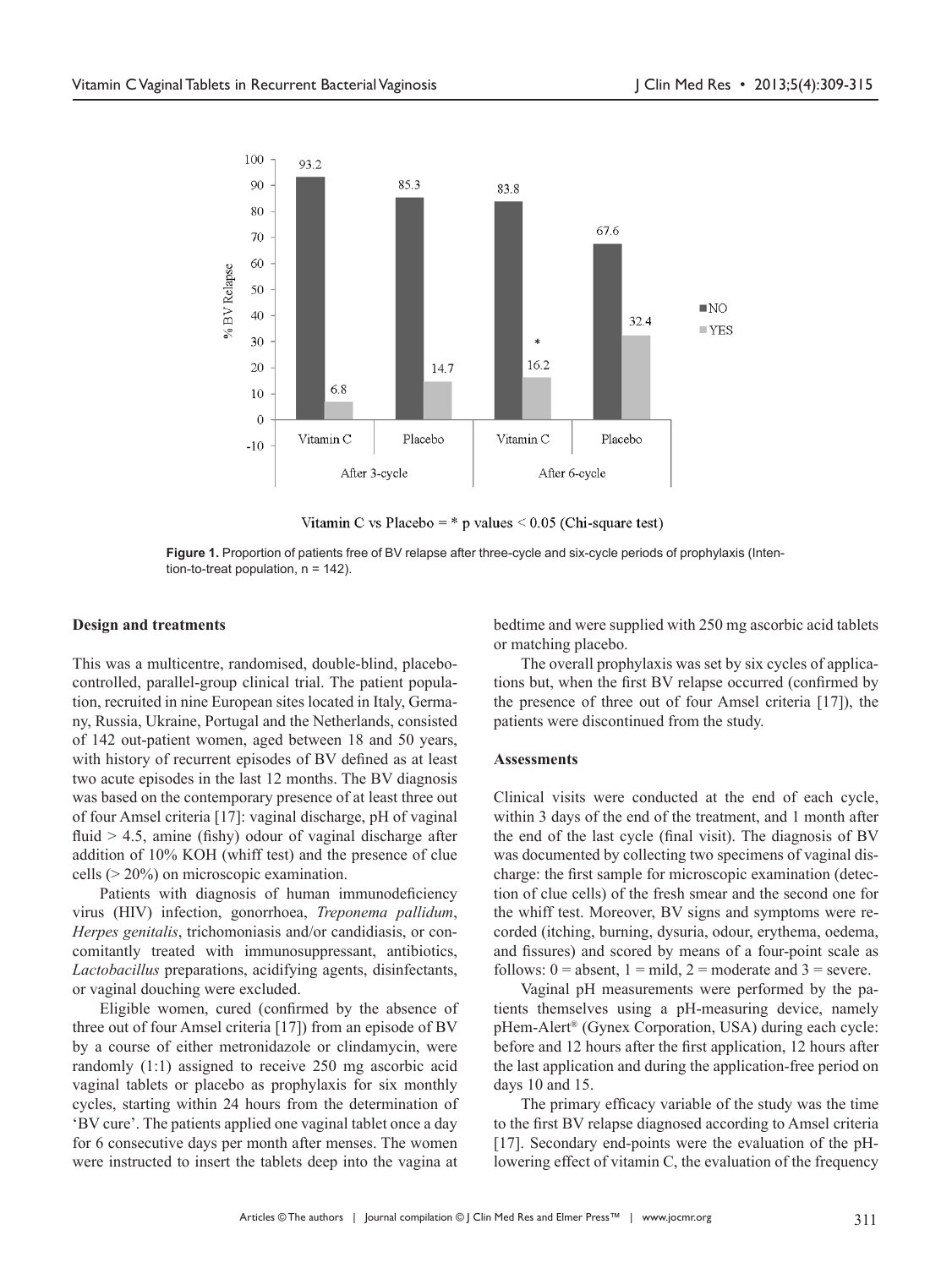

Vitamin C vs. placebo = \*p values <  $0.05$  (Log-rank test)

**Figure 2.** Kaplan-Meier survival analysis after six-cycle period of prophylaxis (Intention-to-treat population, n = 142).

of BV sign and symptoms during the prophylaxis period, global assessment of the acceptability of the product by investigators and patients and the evaluation of the safety of vitamin C. The acceptability and tolerability of the product were evaluated by the patient and the investigator, respectively, according to the following five-point scale:  $1 = \text{very}$ good,  $2 = \text{good}$ ,  $3 = \text{fair}$ ,  $4 = \text{poor}$  and  $5 = \text{intolerance}$ .

## **Statistical analysis**

All randomised patients who fulfilled the inclusion/exclusion criteria and had received at least one dose of the study medication were included in the intention-to-treat (ITT) analysis. In case of premature discontinuation or missing data in completed patients, the last observation carried forward approach (LOCF) was used and the final available observation was considered as an end-point value. All enrolled patients were considered as the safety population. The sample size was determined based on the chi-square test and the power was 85% to detect an odds ratio (O.R.) of 0.26.

The randomisation list was computer-generated in blocks of four with treatments balanced (1:1) within blocks, by the Biometry Department of Medi Service s.r.l., Italy, using the SAS Package 8.2, validated routine from the Computerized System Validation Process. Variables of an ordinate classification and dichotomous type were tested by the chi-square test according to the Mantel-Hanszel extension.

The proportion of subjects free of BV relapse after three or six cycles of prophylaxis was calculated considering the time from randomisation to the occurrence of the first event or to the last visit if the event did not occur. The event-free survival curve (EFS) was estimated according to Kaplan-Meier and the EFS in the two treatment groups were compared by means of the log-rank test.

The Cox regression model was adopted to evaluate the effects of the therapeutic regimen, adjusting for different confounding or prognostic factors and to evaluate the impact on prognosis of these factors. Both baseline and time-dependent covariates were considered in the multivariable model. The pH-lowering effect and the vaginal signs and symptoms were analysed using the Mann-Whitney test for inter-treatment comparisons and the Friedman test for intra-treatment analysis. Investigators' and subjects' judgements on the acceptability of the product in the two treatment groups were compared using the Wilcoxon Rank Sum test.

All tests of hypotheses were performed using two-sided tests at a 5% significance level.

## **Results**

#### **Patient population**

Overall, 142 women were randomised; 74 (52%) received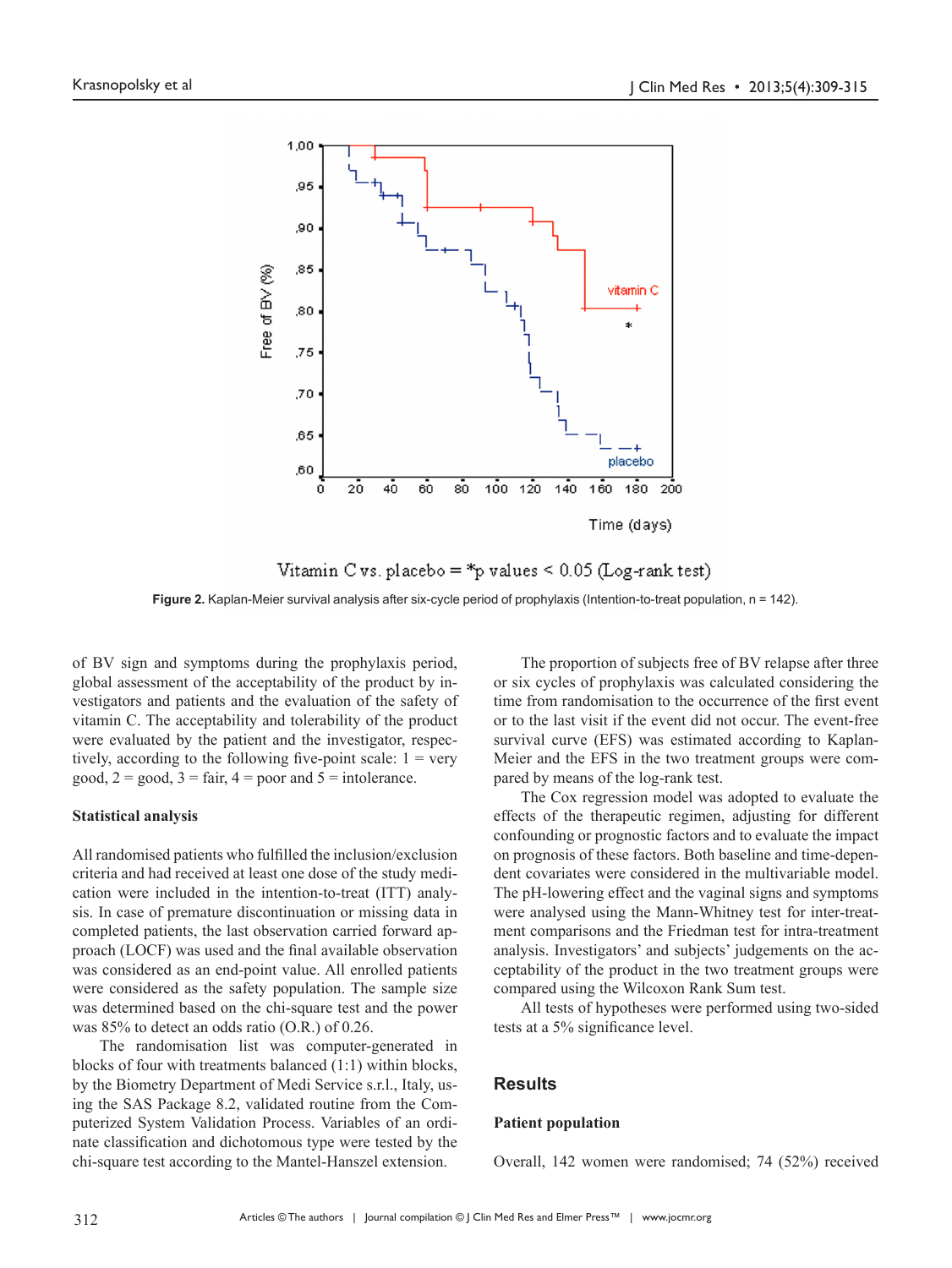

Vitamin C vs. placebo = \*p values <  $0.05$  (Mann-Whitney test) **Figure 3.** (a). Vaginal pH-lowering effect of vitamin C; (b): Vaginal pH-lowering effect of placebo.

ascorbic acid and the other 68 (48%) received placebo. The two groups were homogeneous for age, height and weight distribution. BV signs and symptoms (itching, burning, dysuria, odour, erythema, oedema and fissures) were fairly similar across treatment groups, as summarised in Table 1.

## **Proportion of patients free of BV relapses**

The proportion of women having a BV recurrence in the ITT population during the first 3 months was 6.8% in the vitamin C group  $(5/74)$  and  $14.7\%$   $(10/68)$  in the placebo group, but the difference between the groups was not statistically significant. After 6 months of treatment, the recurrence rate was 16.2% in the vitamin C group compared with 32.4% in

the placebo group (Fig. 1), which was statistically significant  $(P = 0.024$ , chi-square test). The results were confirmed by the O.R. that represents the risk of a recurrent episode of BV in the group treated with vitamin C in comparison to the placebo group. After six cycles of prophylaxis, the O.R. was 0.405 (95% confidence interval  $(CI) = 0.182 - 0.901$ ). The result was statistically significant since the 95% CI of the O.R. did not include the value '1'.

The Kaplan-Meier survival analysis (Fig. 2), probability of being free of BV relapse in the two groups during the period of prophylaxis, became statistically significant starting from the 5-month time point ( $P = 0.039$  vitamin C vs. placebo, log-rank test); the significant difference was maintained and increased at the 6-month evaluation (end of treatment,

|                                   | <b>Treatment group</b>       |                          |  |
|-----------------------------------|------------------------------|--------------------------|--|
| <b>Adverse event</b>              | Vitamin C ( $n = 74$ )       | Placebo $(n = 68)$       |  |
| Burning, itching, skin irritation | $3(4.0\%)$                   | $4(5.9\%)$               |  |
| Candidiasis                       | $1(1.4\%)$                   | $1(1.5\%)$               |  |
| Cystitis                          |                              | $1(1.5\%)$               |  |
| Nausea                            | $\qquad \qquad \blacksquare$ | $1(1.5\%)$               |  |
| <b>Bronchitis</b>                 | $1(1.4\%)$                   | $\overline{\phantom{0}}$ |  |
| Major depression                  |                              | $1(1.5\%)$               |  |
| Flu                               |                              | $1(1.5\%)$               |  |

**Table 2. Patients With at Least One AE (Safety Population)**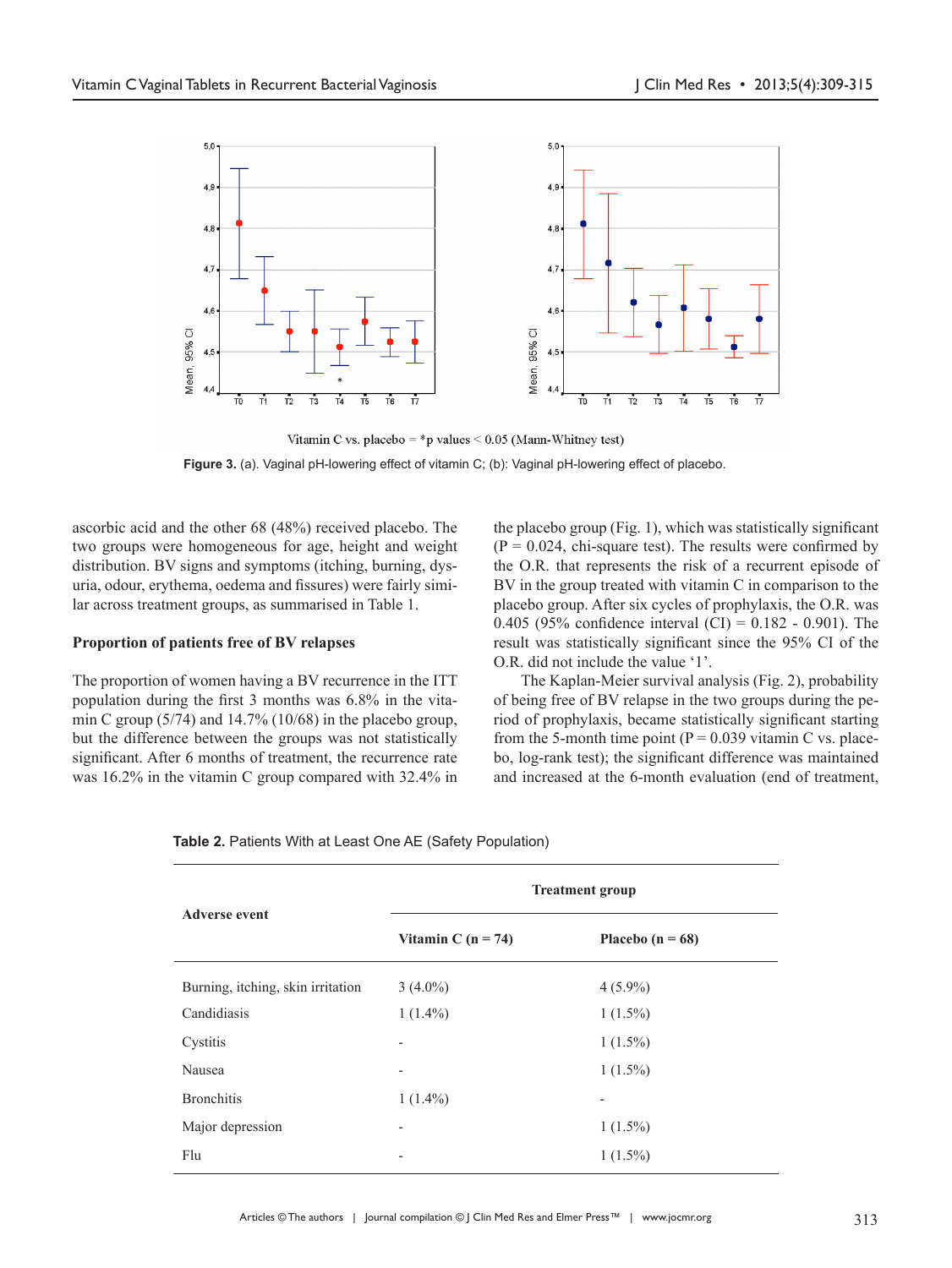$P = 0.029$ ).

## **Effect of prophylaxis on vaginal signs, symptoms and pH**

BV signs and symptoms did not show any statistically significant differences through the treatment study period (from baseline to the follow-up visit), or in comparison of the treatment groups at the evaluated time points. The pH-lowering effect of vitamin C was detected after a prophylaxis period of 3 months, with a reduction of 3.8% compared with the baseline value and becoming statistically significant compared with placebo (Fig. 3) after four cycles of treatments (P  $= 0.032$ , Mann-Whitney test). The acceptability of treatment was judged as very good or good by 80.8% and 76.5% of investigators for the vitamin C and placebo groups, respectively, and by 76.7% of patients treated with vitamin C and by 75.0% of patients treated with placebo.

## **Safety**

The safety of vitamin C treatment was similar to placebo. The most common treatment-related adverse events (AEs) in both groups were local reactions such as itching burning, and skin irritation ( $n = 3$  in the vitamin C group;  $n = 4$  in the placebo group). All the AEs are showed in Table 2.

Local tolerability was judged as very good or good by 75.3% of patients and 86.0% of investigators after vitamin C treatment and by 76.6% of patients and 82.0% of investigators after placebo.

## **Discussion**

A therapeutic approach in the treatment of BV relapse is to re-establish and maintain the physiological acidity of the vagina, as the growth of anaerobes and other faecal bacteria is inhibited by low pH. Attempts to achieve this via re-colonisation with exogenous lactobacilli have not been successful. Another, more accepted approach is to reduce vaginal pH, in order to create a negative environment for pathogen growth and to achieve long-lasting normalisation of vaginal flora using intravaginal ascorbic acid (vitamin C). The use of antibiotics may induce resistance in the pool of bacteria recognised to cause BV and, conversely, could affect the normal flora of lactobacilli [9], favouring recurrence within a few weeks in over 70% of women taking antibiotics for bacterial vaginosis [18]. Ascorbic acid (250 mg, in a silicone carrier that ensures prolonged action) plays a vital role in maintaining low vaginal pH values and enhances healing processes in the vaginal ecosystem - recolonisation with lactic acid bacteria. The mechanism of action is simple: through the lowering of vaginal pH to the physiological level of 3.8 - 4.5, anaerobic overgrowth is inhibited and the conditions for the re-growth of physiological lactobacilli flora are re-established.

The results of the present study show that 250 mg ascorbic acid vaginal tablets taken 6 days per month safely halves the risk of BV recurrence from 32.4% to 16.2% during a 6-month prophylactic treatment. The O.R. confirms that subjects treated with placebo had a doubled risk of BV recurrence compared with the group of subjects treated with vitamin C. Considering the time to the first BV relapse, treatment of at least five cycles is necessary in order to reduce, at a significant level, the risk of BV recurrence. As this was a prophylaxis study, in women who at the screening visit were healthy and who terminated the study in case of relapse, a between-treatment difference in clinical parameters was not expected. At the same time, differences in pH were not expected but conversely, a reduction in pH was noted for 3-month and 6-month treatment.

In conclusion, regular use of silicon-coated vitamin C (250 mg) tablets, after the standard antibiotic treatment for BV, protects women by reducing the risk of recurrence probably by re-establishing the normal lactobacilli flora that is able to maintain vaginal pH.

## **Acknowledgement**

The contribution of the following persons to the investigation is gratefully acknowledged: Medi Service S.r.l., Agrate Brianza, Milan, Italy; R. Fasani and G. Reggiardo.

## **Conflicts of Interest and Source of Funding**

Vladislav N. Krasnopolsky, Vera N. Prilepskaya, Franco Polatti, Nina V. Zarochentseva, and Guldana R. Bayramova received honoraria from Polichem S.A. as study investigators. Maurizio Caserini and Renata Palmieri are employees of Polichem S.A.

Polichem S.A. sponsored all phases of the study and supplied the trial product.

# **Abbreviations**

AE: adverse event; BV: bacterial vaginosis; EFS: event-free survival curve; GCP: good clinical practice; HIV: human immunodeficiency virus; ITT: intention-to-treat population; LOCF: last observation carried forward; O.R.: odds ratio; SD: standard deviation.

# **References**

1. Allsworth JE, Peipert JF. Prevalence of bacterial vaginosis: 2001-2004 National Health and Nutrition Examination Survey data. Obstet Gynecol. 2007;109(1):114-120.